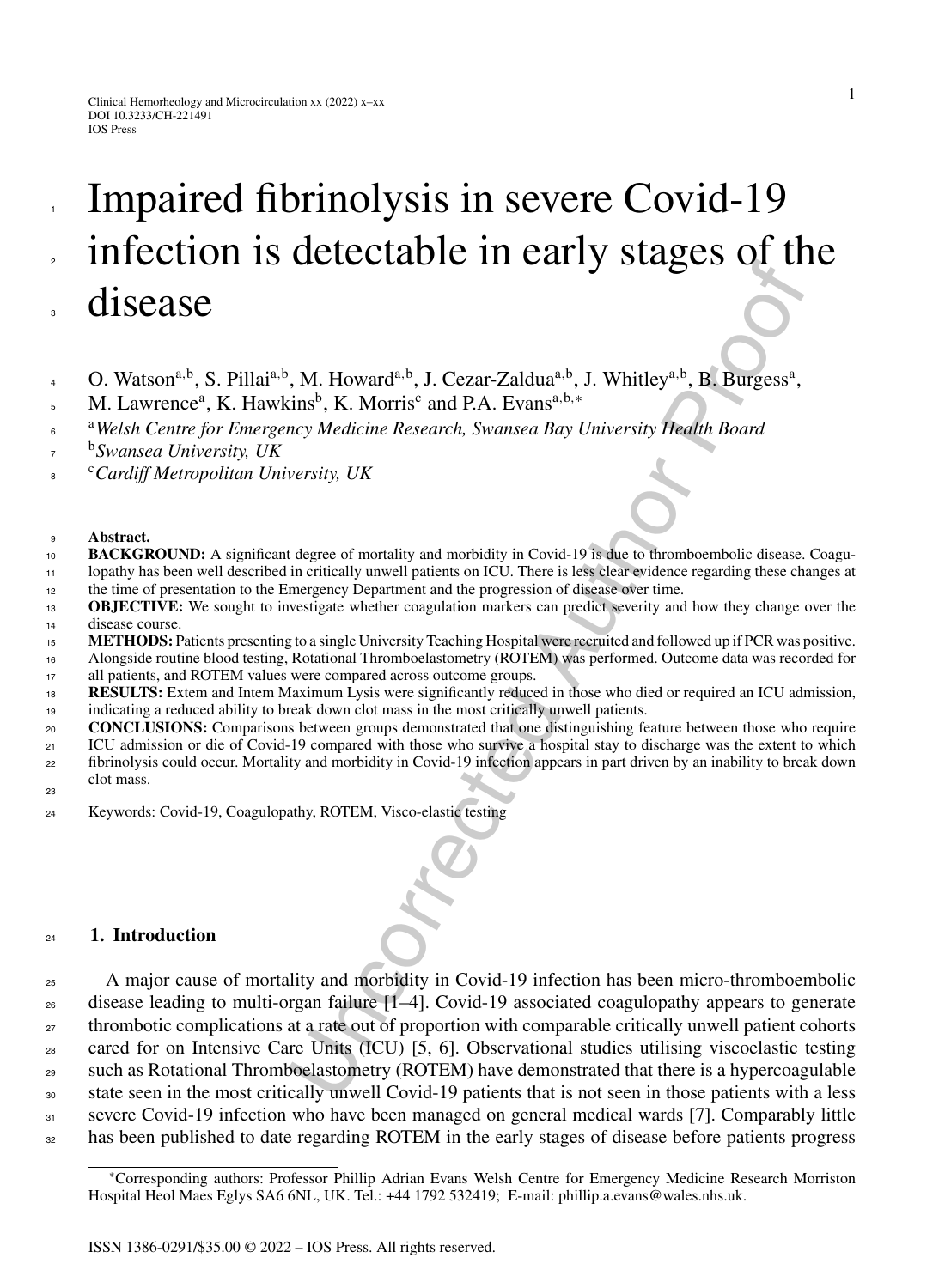to a critically unwell state. Some studies in ICU have recruited patients at the time of admission to <sup>34</sup> ICU, however only one small study describes changes to coagulation at the time of presentation to the <sup>35</sup> Emergency Department (ED) [8]. As such, the body of evidence described in systematic reviews on thromboelastography in Covid-19 is weighted towards ICU cohorts with a lack of understanding of the <sup>37</sup> early changes seen in Covid-19 [9, 10]. In addition to this focus on ICU cohorts, the data shows a degree <sup>38</sup> of heterogeneity in terms of the specific changes in ROTEM parameters seen in the hypercoagulable state. With the speed and scale of the spread of the virus in early 2020 there was an urgent need for immediate results to guide clinical management. As such, much of the early data in Covid-19 has <sup>41</sup> been lower quality evidence from small scale studies or non-peer reviewed publications, and there is therefore a need to consolidate these findings with more comprehensive studies.

scale of the spread of the virus in early 2020 there was an urgent ne<br>e clinical management. As such, much of the early data in Covid-<br>e e from small scale studies or non-peer reviewed publications, and the<br>didate these fi One suggested mechanism for the hypercoagulable state is fibrinolysis shutdown – initially posed in trauma [11] – and was subsequently implicated as a mechanism for disease in other inflammatory states [12, 13]. Impaired fibrinolysis has now also been associated with mortality and morbidity in severe Covid-19 infection. Previous studies have demonstrated that a high proportion of Covid-19 patients <sup>47</sup> with an objective diagnosis of a major VTE event also meet the criteria for diagnosis of fibrinolytic shutdown [14, 15]. And while there is a growing body of literature demonstrating hypercoagulable changes as assessed by ROTEM, studies attempting to generate guidelines for clinical practice have in 50 some cases found that the evidence does not support the implementation of ROTEM based guidelines for practice [16, 17].

<sup>52</sup> A number of studies have utilised other coagulation and inflammatory markers to prognosticate and evaluate risk of complication in Covid-19. Clot breakdown products such as D-Dimer and fibrin degradation product are seen to be elevated in more severe cases of Covid-19 [18, 19], and this has been linked to subsequent outcome [20]. It is therefore clear that a crucial part of the pathophysiology of Covid-19 is derangement of the coagulation system.

 The aims of this study were to establish what parameters in clotting profile were deranged early in the progression of the disease, to provide information to clinicians as to the potential severity of Infection at an early stage and to track these changes over progression of the disease to assess the utility<br>of ROTEM in ongoing monitoring.<br>2. Methodology of ROTEM in ongoing monitoring.

## **2. Methodology**

<sup>62</sup> 120 patients were recruited from a single large University Teaching Hospital ED in South Wales, UK. <sup>63</sup> Inclusion criteria were first presentation to the ED with febrile or respiratory symptoms suspicious of Covid-19. Patients were excluded if they were on anticoagulant medication, had a previous diagnosis of a genetic disorder, chronic liver or kidney disease, or previous vascular disease, or if they declined to participate. Recruitment for this study occurred before the roll out of the Covid vaccination in the <sup>67</sup> UK, as such all patients were unvaccinated.

 PCR testing was performed on all participants and those with a negative result had no further follow up on receipt of result. 24 patients from the initial cohort tested negative on PCR and 1 further patient was retrospectively excluded due to being on warfarin, leaving a remaining cohort of 95 positive cases for analysis. Those who were positive were followed up through their hospital stay and their outcome was recorded. Alongside baseline characteristics such as age, weight and past medical history, routine haematological, biochemical and coagulation assays were performed on all participants. Rotational Thromboelastometry (ROTEM) was performed to evaluate the coagulation profile of all participants. Repeat sampling was taken 24 hours after admission, at 3–5 days, and at 7 days. Further samples were not taken if the patient had already been discharged from hospital by the clinicians responsible

for their care.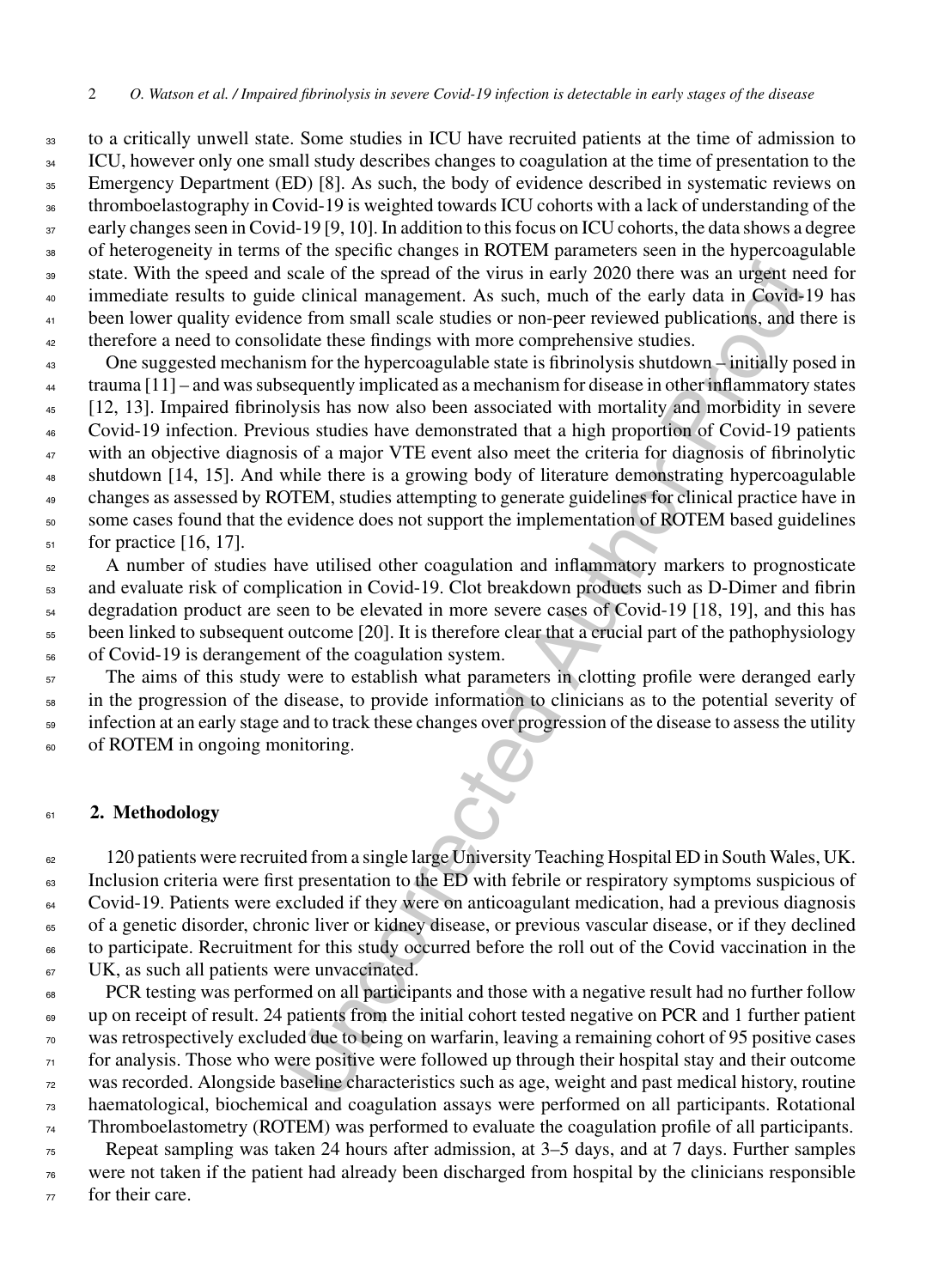Once outcomes were known for a patient, their coagulation profiles were retrospectively analysed based on the severity of their disease. Those who were admitted to ICU or died were classed as 'Critical', those with a hospital stay of 5 days or more were classed as 'Severe', those with a hospital 81 stay between 24 hours and 5 days were classed as 'Moderate' and those discharged directly from ED <sup>82</sup> or within 24 hours of admission were classed as 'Mild'. The Mild and Moderate groups were pooled for statistical analysis.

<sup>84</sup> The investigating team played no part in the clinical care for the patient. Corticosteroids were given if the participant had an oxygen requirement as per standard clinical pathways, dexamethasone was used as standard unless the responsible clinician deemed other corticosteroids were more appropri-<sup>87</sup> ate. Low Molecular Weight Heparin (LMWH) was also given to patients based on clinician decision. 88 Where possible blood sampling was performed before the administration of these medications, but their 89 administration was not delayed to wait for research study related investigations. Timing of adminis- tration of medications was recorded in order to account for this in analysis. In the case of LMWH, Anti-Xa sampling allowed us to measure the activity of LMWH at the time of sampling.

blayed no part in the clinical care for the patient. Corticosteroids were represent rations per standard clinical partway, dexametilasion representing the Heparin (LMWH) was also given to patients based on clinical advapab <sup>92</sup> Blood samples were taken from the antecubital vein where possible using a 21 G butterfly nee- dle. Two 2.7 mL samples were immediately transferred into PET 0.109M 3.2% citrated vacutainers (Becton Dickinson, Plymouth, UK Ref: 363095). Routine coagulation studies including PT, APTT and Clauss fibrinogen and anti-Xa assay were performed on the first citrated vacutainer measured using a Sysmex CA1500 analyser within two hours of collection. D-dimer analysis was carried out using Latex immunoturbidimetric assay (Instrumentation Laboratory, Warrington, UK). 4 ml was col- lected into a plastic dipotassium EDTA vacuette (Becton Dickinson, Plymouth, UK Ref 367839) for FBC analysis using a Sysmex XE 2100 (Sysmex UK, Milton Keynes, UK). 5 mL was collected into a SST II Advance (Becton Dickinson, Plymouth, UK Ref 367954), testing of U&Es, LFTs, Bone Profile and CRP were performed on a Roche-Cobas 8000 Modular Analyser (Roche Diagnostics Ltd, UK).

 The second citrated sample was used for viscoelastic testing via Rotational Thromboelastometry. This was performed using a ROTEM Delta Whole Blood Haemostasis System (TEM Innovations GmbH, 2011) with testing carried out according to manufacturer recommendations and analysed on ROTEM Delta Software v1.6.3. The markers selected for analysis were Extem and Intem Clotting Time (CT), Clot Formation Time (CFT), Maximum Clot Firmness (MCF), Alpha Angle (Alpha) and Maximum Lysis (ML). This was designed to evaluate clot formation kinetics, mechanical structure 109 and clot breakdown, mirroring the values selected by other studies.

 Blood sampling at later time points was only performed if the patient remained in hospital. As such, the mild and moderate cases of Covid-19 did not have sampling performed at all time points. ROTEM values were compared between each group for each time point, and also within each group values were compared over time to assess for any progressive changes in time.

 Statistical analysis was performed on IBM SPSS Statistics v28.0.0.0(190), Shapiro-Wilk testing was performed to assess for normality, and *t*-tests or ANOVA were used to assess for differences in groups <sup>116</sup> when appropriate. These data are presented as a mean  $\pm$  standard deviation. Where non-parametric 117 testing was appropriate, data is presented as a median  $\pm$  interquartile range and Mann-Witney or Kruskal-Wallis testing performed in place of a *t*-test or ANOVA respectively. Statistical significance throughout the paper is defined as  $p < 0.05$ . In tables and figures \*, \*\* and \*\*\* signify  $p < 0.05$ ,  $p \le 0.01$ 120 and  $p \le 0.001$  respectively. Where comparisons between 3 groups indicate 1 group is significantly <sup>121</sup> different to both other groups, but those two groups do not have a significant difference, the significant differences are denoted by <sup>a</sup> and <sup>b</sup> next to the values which differ with the *p* value indicated below. Graphs and tables were produced in GraphPad Prism 9 v9.3.1(471).

- Ethical approval was given by the South West Wales Research Ethics Committee (Wales REC 6),
	- IRAS 216266, REC reference 17/WA/0123 [21].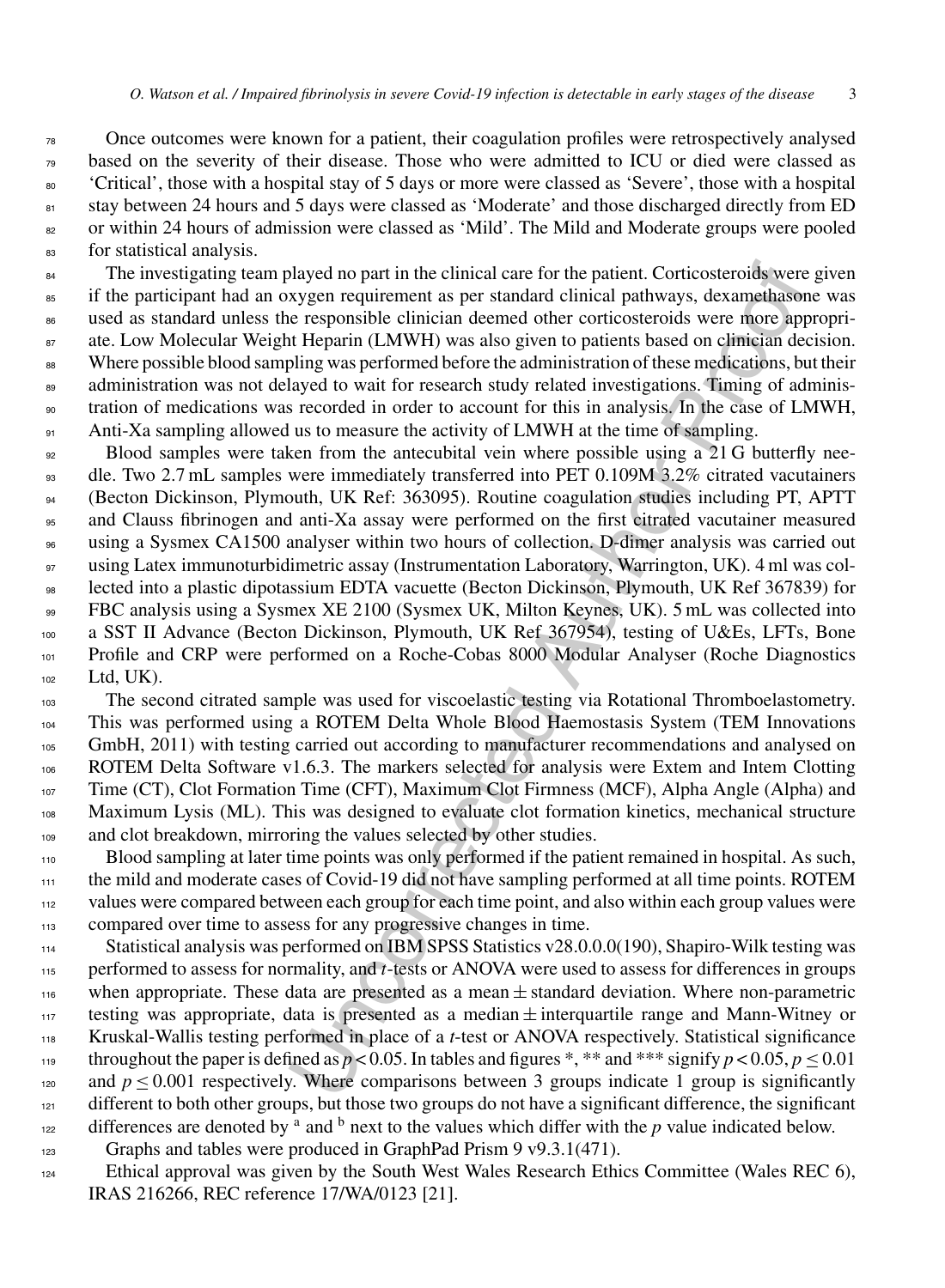|                                           | Mild-Moderate        | Severe                  | Critical          |
|-------------------------------------------|----------------------|-------------------------|-------------------|
| $\mathbf n$                               | 29                   | 46                      | 20                |
| Age $(yrs)$                               | $50.0 \pm 14.6^{ab}$ | $64.3 \pm 12.5^{\circ}$ | $69.2 \pm 13.6^b$ |
| Male $%$                                  | 38                   | 39                      | 55                |
| Diabetes $%$                              | 17                   | 22                      | 25                |
| COPD $%$                                  | 3                    | 4                       | 30                |
| Hypertension %                            | 14                   | 30                      | 50                |
| IHD / Angina %                            |                      | 4                       | 20                |
| Heart failure %                           |                      | $\theta$                | $\Omega$          |
| Hypercholesterolaemia                     |                      | $\overline{7}$          |                   |
| $CVA$ %                                   | 0                    | 2                       |                   |
| $PE / DVT$ %                              |                      | $\mathfrak{D}$          |                   |
| Cancer $%$                                |                      | 11                      |                   |
| Received LMWH before recruitment %        | 31                   | 39                      | 30                |
| $^{\rm a}$ and $^{\rm b}$ , $p < 0.001$ . |                      |                         |                   |

Table 1a Patient cohort characteristics for each group

Table 1b Standard blood testing results taken on arrival to the ED

| Male %                                        | 38                                                                                                      | 39                      | 55                          |
|-----------------------------------------------|---------------------------------------------------------------------------------------------------------|-------------------------|-----------------------------|
| Diabetes %                                    | 17                                                                                                      | 22                      | 25                          |
| COPD %                                        | 3                                                                                                       | 4                       | 30                          |
| Hypertension %                                | 14                                                                                                      | 30                      | 50                          |
| IHD / Angina %                                | $\tau$                                                                                                  | $\overline{4}$          | 20                          |
| Heart failure %                               | 3                                                                                                       | $\boldsymbol{0}$        | $\boldsymbol{0}$            |
| Hypercholesterolaemia                         | $\tau$                                                                                                  | 7                       | 5                           |
| $CVA$ %                                       | $\overline{0}$                                                                                          | $\overline{2}$          | 5                           |
| PE / DVT %                                    | 3                                                                                                       | $\mathbf{2}$            | $\sqrt{5}$                  |
| Cancer $%$                                    | 7                                                                                                       | 11                      | 5                           |
| Received LMWH before recruitment %            | 31                                                                                                      | 39                      | 30                          |
| <sup>a</sup> and <sup>b</sup> , $p < 0.001$ . |                                                                                                         |                         |                             |
|                                               | Table 1b                                                                                                |                         |                             |
|                                               | Standard blood testing results taken on arrival to the ED                                               |                         |                             |
|                                               |                                                                                                         |                         |                             |
|                                               | Mild-Moderate                                                                                           | Severe                  | Critical                    |
| <b>Full Blood Count</b>                       |                                                                                                         |                         |                             |
| Haemoglobin (g/dL)                            | $139 \pm 16$                                                                                            | $134 \pm 18$            | $137 \pm 18$                |
| Platelets $(x10^9/L)$                         | $238 \pm 74$                                                                                            | $282 \pm 97$            | $228\pm80$                  |
| White Cell Count                              | $6.7(5.15-8.55)$                                                                                        | $7.25(5.325 - 9.850)$   | $7.9(6.525 - 11.075)$       |
| Neutrophils                                   | $4.9(3.55 - 7.05)$                                                                                      | $6.15(4.15-8.65)$       | $6.4(4.85-10.4)$            |
| <b>Coagulation Screen</b>                     |                                                                                                         |                         |                             |
| PT(s)                                         | $10.6(10.2 - 11.15)$                                                                                    | $10.6(10.4-11.0)$       | $10.9(10.225 - 11.2)$       |
| APTT (s)                                      | $23.8(21.7 - 25.45)$                                                                                    | $24.6(20.35 - 25.6)$    | $24.05(22.3-26.9)$          |
| Fibrinogen (g/L)                              | $5.3(4.1 - 6.15)$                                                                                       | $5.65(4.8 - 6.625)$     | $5.9(4.025 - 6.35)$         |
| D-dimer $(\mu g/L)$                           | $731(544 - 1456.5)$                                                                                     | $1149(597.5 - 2182.75)$ | $981.5(632 - 1520.75)$      |
| Anti-Xa (units/mL)                            | $0.03(0.01 - 0.0775)$                                                                                   | $0.04(0.01 - 0.275)$    | $0.04(0.01 - 0.1675)$       |
| <b>Inflammatory Markers</b>                   |                                                                                                         |                         |                             |
| $CRP$ (mg/L)                                  | 44 $(5-101)$ <sup>ab</sup>                                                                              | 88 $(38.25 - 229)^a$    | $149.5 (63.5 - 200.25)^{b}$ |
| $^{\rm a}$ and $^{\rm b}$ , $p < 0.01$ .      |                                                                                                         |                         |                             |
| 3. Results                                    |                                                                                                         |                         |                             |
|                                               |                                                                                                         |                         |                             |
|                                               | The cohort characteristics are described in Table 1a. There was a significant difference in the age     |                         |                             |
|                                               | of mild-moderate group compared to the other groups $(p < 0.001)$ . There was no difference in the age  |                         |                             |
|                                               | between severe and critical groups ( $p = 0.537$ ). Age is a well-known risk factor for severe disease, |                         |                             |
|                                               |                                                                                                         |                         |                             |

#### <sup>125</sup> **3. Results**

 The cohort characteristics are described in Table 1a. There was a significant difference in the age 127 of mild-moderate group compared to the other groups  $(p < 0.001)$ . There was no difference in the age between severe and critical groups  $(p=0.537)$ . Age is a well-known risk factor for severe disease, 129 as are chronic health conditions such as hypertension and diabetes, which were seen in the greatest frequencies in the most unwell cohorts. The relatively low rates of conditions such as CVA and PE likely reflect the fact these conditions are treated with anticoagulant drugs which would then be an exclusion criterion for this study. Table 1b details the results of the routine bloods taken at presentation. The only statistically significant result was a difference in CRP between the mild-moderate group and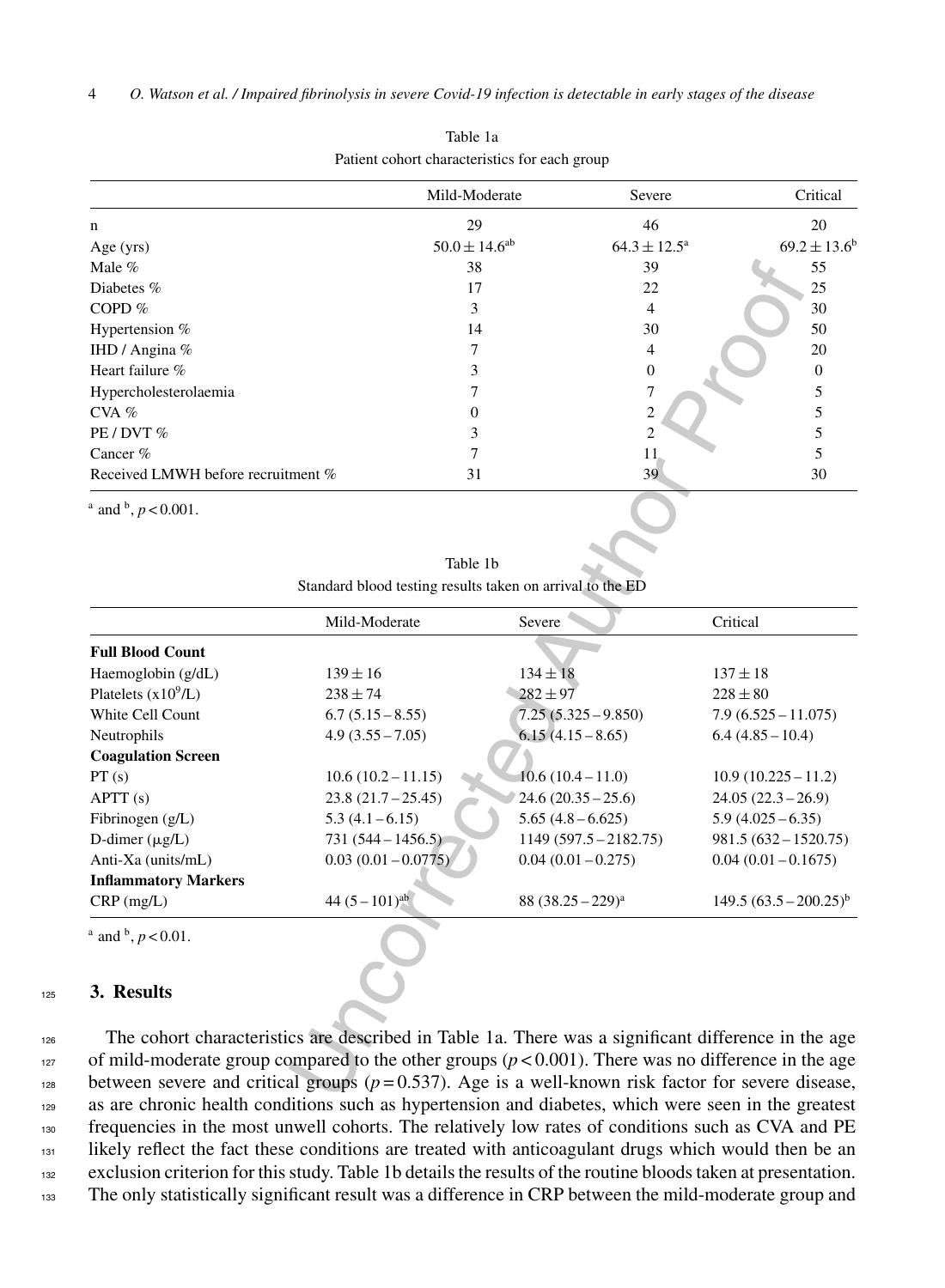| $\mathbf{r}$ . $\mathbf{r}$ and $\mathbf{r}$ are not become the second $\mathbf{r}$ and $\mathbf{r}$ are $\mathbf{r}$ |                        |                        |                             |  |  |
|-----------------------------------------------------------------------------------------------------------------------|------------------------|------------------------|-----------------------------|--|--|
|                                                                                                                       | Mild-Moderate          | Severe                 | Critical                    |  |  |
| Extem CT                                                                                                              | $81(67-106)$           | $81(74-93)$            | $77(68.5 - 90.25)$          |  |  |
| Extem CFT                                                                                                             | $61(44-72)$            | $56(44.5 - 74.5)$      | $57.5(49 - 85.25)$          |  |  |
| Extem MCF                                                                                                             | $71(65 - 77)$          | $73(69.5-76)$          | $72(65.75 - 78)$            |  |  |
| Extem Alpha                                                                                                           | $78(76-81)$            | $79(76-81)$            | $78.5(74 - 80.25)$          |  |  |
| Extem ML                                                                                                              | $11.0 \pm 5.8^{\circ}$ | $12.1 \pm 6.1^{\rm b}$ | $7.1 \pm 5.7$ <sup>ab</sup> |  |  |
| Intem CT                                                                                                              | $187(169-247)$         | $183(155-205.5)$       | $179.5(152.25-255.5)$       |  |  |
| Intem CFT                                                                                                             | $56(49-75)$            | $57(47.5 - 78)$        | $70.5(54.75 - 115.25)$      |  |  |
| Intem MCF                                                                                                             | $70(66 - 77)$          | $74(69-76)$            | $68.5(59-76)$               |  |  |
| Intem Alpha                                                                                                           | $79(76-80)$            | $79(74.5-80)$          | $75.5(68.5 - 79.5)$         |  |  |
| Intem ML                                                                                                              | $8(4.25 - 12.75)$      | $11 (7 - 13.5)^a$      | $4(2-7)^{a}$                |  |  |
|                                                                                                                       |                        |                        |                             |  |  |

Table 2 ROTEM parameters for each of the severity groups

 $a = p < 0.01$ ;  $b = p < 0.001$ .



Fig. 1. a) Box plot of Intem ML in each severity group which demonstrates statistically significant differences between the Critical group and both other groups. b) A bar chart of Extem ML in each severity group which shows a statistically significant difference between the Critical and Severe groups.

134 both other groups ( $p = 0.009$  vs severe,  $p = 0.002$  vs critical), the severe and critical groups did not <sup>135</sup> have a statistically significant difference. As discussed in the methodology, some patients received <sup>136</sup> treatment with LMWH before recruitment, however there was not a significant difference in Anti-Xa 137 levels across groups  $(p = 0.651)$  and there was a similar percentage of patients in each group who had <sup>138</sup> received treatment.

<sup>139</sup> The ROTEM values on arrival for each group are shown in Table 2. Extem ML was significantly  $_{140}$  different between the severe and critical groups ( $p = 0.026$ ). Intem ML was significantly different 141 between the critical group and both other groups ( $p = 0.005$  vs mild-moderate,  $p < 0.001$  vs severe), <sup>142</sup> but non-significant in mild-moderate vs severe groups  $(p=0.450)$ . These significant differences are  $143$  shown in Fig. 1.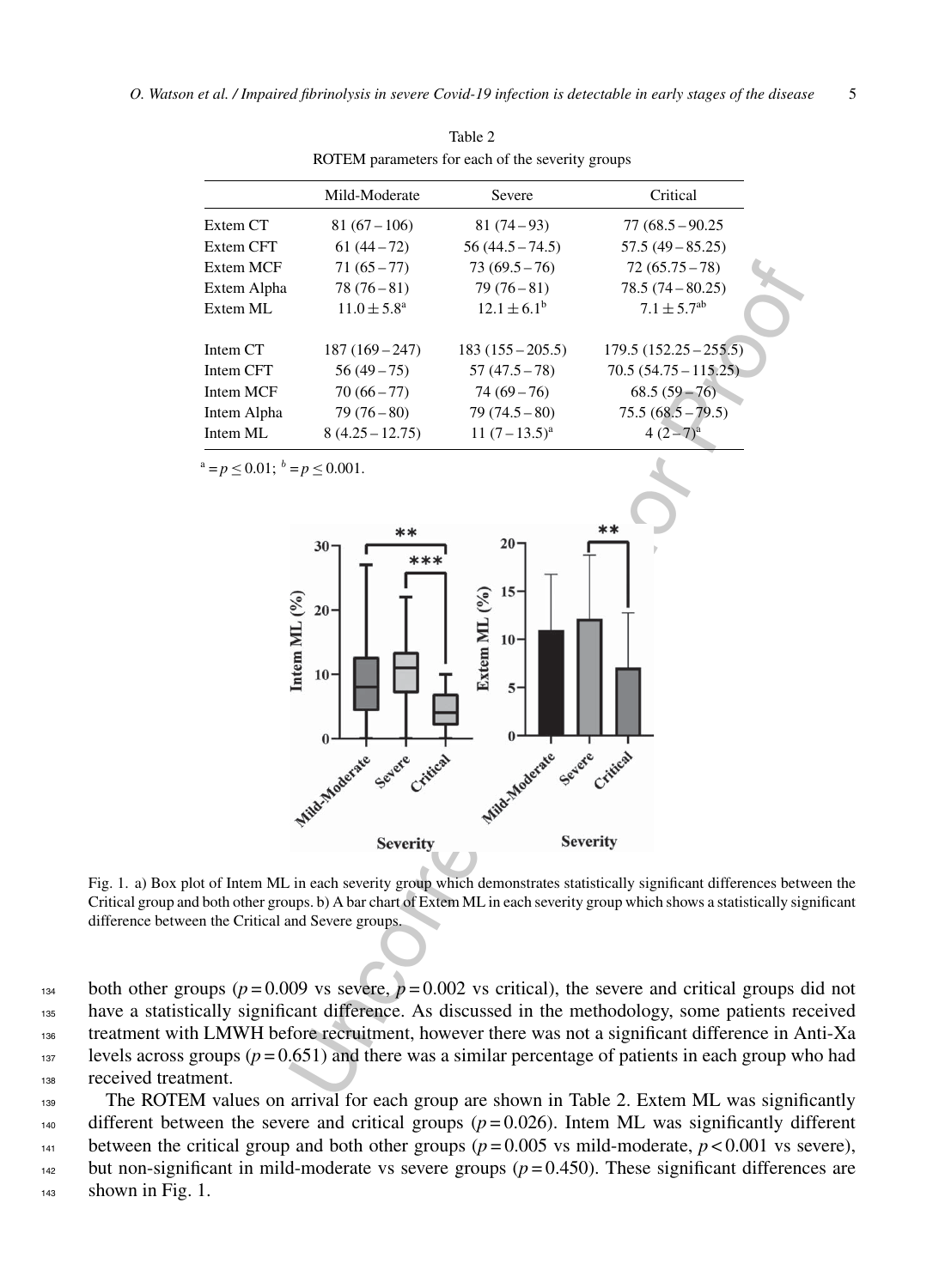Table 3

|                 | Mild-moderate | Severe | Critical |
|-----------------|---------------|--------|----------|
| CTPAs performed | 34%           | $30\%$ | 40%      |
| Positive rate   | 20%           | 21%    | 25%      |

rougs had aCT Pulmonary Angiogram (CTPA) performed, this was re 3. The ROTEM results of those with a Pulmonary Embolus (943) de o those with a negative scan. CTPAs were performed at the dissertion of a considered part of a Where patients in these groups had a CT Pulmonary Angiogram (CTPA) performed, this was recorded and results detailed in Table 3. The ROTEM results of those with a Pulmonary Embolus (PE) identified on CTPA were compared to those with a negative scan. CTPAs were performed at the discretion of the clinical team where a PE was considered part of a differential diagnosis based on the patients clinical presentation. The results are detailed in Table 3. Across the 95 patients included, there were 32 CTPAs requested but only patients 7 had a CTPA proven PE. Those patients were compared to those with a negative CTPA but there were no significant changes in any ROTEM value between those with a PE and those without. Compared to a meta-analysis of the incidence of PE in hospitalised Covid-19 patients, the proportion of patients in this study undergoing CTPA and subsequently having a positive finding were broadly comparable[22].

 ROTEM values taken at later time points were also analysed, however there were no significant trends in terms of any progressive changes – either in the subgroups or the cohort as a whole. By the second time point all patients had received LMWH, and continued on it throughout the remainder of the study period and this did not alter the observed effect.

## **4. Discussion**

 In this dataset there was an extremely wide range in outcomes from those who were discharged <sup>160</sup> immediately from ED, to those with prolonged hospital stays associated with significant mortality and morbidity. Corresponding with this was an association of age and co-morbidity with worsening 162 outcomes. This is a widely accepted feature of Covid-19 infection. The significant heterogeneity in patient groups warranted selective analysis of patients in specific outcome groups. Those who survived a prolonged hospital stay were compared to those who died or spent time on ICU as this reflects a 165 divide in patients who recovered from serious illness vs those with greater mortality and morbidity. We were careful to limit the extent of statistical analysis to prevent the introduction of a statistical type <sup>167</sup> 167 1 error from over-analysis based on the number of patients recruited to the study.

 The significant differences seen in clot lysis markers in the most critically unwell patients would suggest that impaired ability to breakdown clot mass rather than excessive clot formation is the predom- inant clotting abnormality. The mortality and morbidity in the critically unwell group may therefore <sup>171</sup> be a result of a failure to effectively match clot breakdown with formation. The microthomboembolic disease seen at post-mortem in Covid-19 patients would support this [1]. LMWH therapy throughout <sup>173</sup> admission does not appear to have any impact on this effect. Further research is needed to establish 174 what effect LMWH has on clot microstructure and activity. However, fibrinolytic shutdown would not explain the elevated levels of clot breakdown products such as D-dimer, so it is likely there are a 176 number of additional factors involved in the coagulopathy.

177 There are a range of additional mechanisms suggested to form a part of Covid-19 associated coag- ulopathy, Neutrophil Extracellular Traps (NETs) are proinflammatory intracellular contents released <sup>179</sup> by neutrophils and incorporated into clot structure [23]. They have been associated with coagulopa- thy, and in particular with a resistance to anticoagulant therapy [24–26]. However, NETs have also 181 been implicated in driving the acute respiratory distress syndrome (ARDS) seen in Covid-19 [27, 28].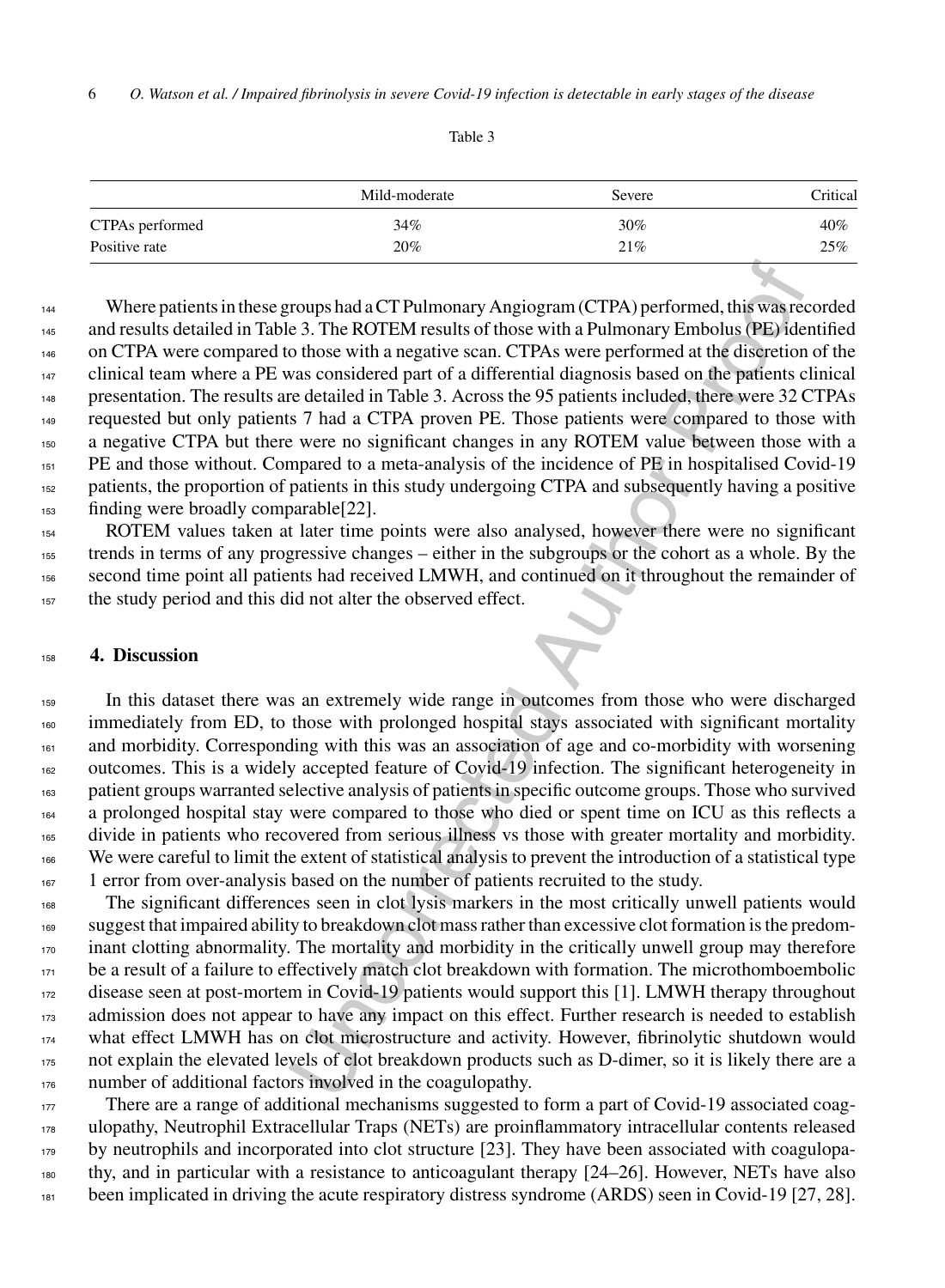182 Management strategies for ARDS such as mechanical ventilation and extra-corporeal membrane oxy- genation (ECMO) are then associated with greater risk of thromboembolic disease, so the association of NETs with coagulopathy may be confounded to some extent.

 One initial aim of the study was to provide information to clinicians that might indicate a patient at higher risk of deterioration. Patients who present to hospital with normal physiological measurements <sup>187</sup> are typically discharged with advice regarding worsening symptoms. Some of these patients may be in the very early stages of the disease and subsequently re-attend following a deterioration. It was hoped this study might allow comparisons between those who were discharged and did not re-attend compared to those who presented to the ED for a second time. This might therefore allow for closer monitoring of patients deemed at high risk of the need for hospitalisation based on anticipated clinical course. Only 1 patient in the study re-presented following discharge, and were admitted to hospital for a 9 day stay, they did not require ICU and survived to discharge. On first presentation their ROTEM parameters were all within the normal ranges. As such it remains unknown if there are factors that can predict re-attendance for patients who present at the very earliest stages.

196 Another related finding was that over time there were not significant changes in ROTEM parameters. 197 Patients who arrived to ED with evidence of coagulopathy on ROTEM tended to have a persistent coagulopathy throughout their treatment – regardless of therapeutic intervention – and patients without evidence of coagulopathy did not tend to develop a coagulopathy. Those who died of Covid-19 in the absence of a coagulopathy may have died due to the other pathophysiological mechanisms of the virus such as ARDS. As the Mild-Moderate group had been discharged before the later time points, <sub>202</sub> it is not known whether ROTEM parameters might change over time in those with a milder Covid-19 infection. However, as they did not re-present to hospital it is likely that they do not develop a clinically significant coagulopathy.

 While this study was not designed to evaluate treatment options, it does offer an indication that on arrival to hospital, coagulation analysis can predict who is most at risk of severe disease. As a follow on from this finding, it would be worthwhile investigating whether these patients would benefit from more aggressive anticoagulation therapy. However, it is also possible that these patients remain hypercoagulable in spite of anticoagulation, and these changes simply predict risk of mortality and morbidity.

#### *4.1. Limitations*

f the disease and subsequently re-attend following a deterioration.<br>
we comparison between those who were discharged and did ont Te-<br>
esented to the ED for a second time. This might therefore allow for<br>
med at high risk of <sup>212</sup> All patients were recruited in the ED at presentation, however, those who presented out of standard 213 working hours were only recruited the following morning. Therefore they were significantly more likely to have had treatment before blood sampling. In terms of the study aim to identify derange- ments in coagulation at the time of presentation, this may have introduced a selection bias in which patients presenting to ED overnight were more severely unwell but were subsequently commenced on appropriate management before the research team were able to assess coagulation markers. Anti-Xa levels were not different between severity groups, and similar proportions in each group had received treatment before blood sampling. Nevertheless we are unable to completely exclude this as a potential source of bias.

<sup>221</sup> We also were unable to account for the duration or progression of symptoms before presentation to the ED. Some patients may have remained at home for longer before presenting later in the disease progression.

 As the final samples were taken 7 days after admission, it is also unclear whether those who died much later in the disease course continued to have a progressive derangement of any clotting parameters later in the disease progression. Of those who died, the longest duration of stay was 25 days before death.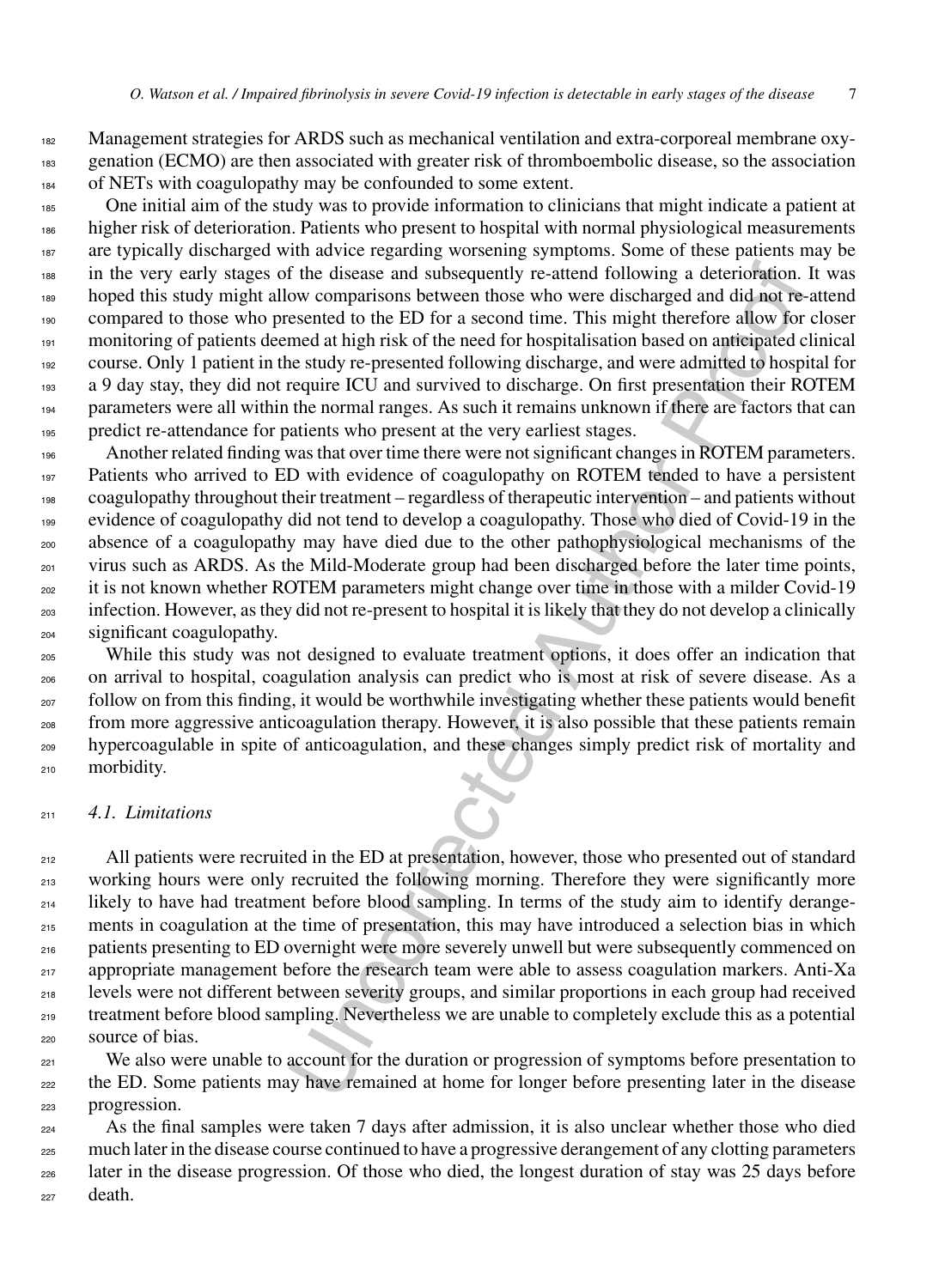# **5. Conclusion**

<sub>229</sub> This paper not only adds to the growing body of evidence which suggests that thromboembolic disease in Covid-19 is exacerbated by a failure to breakdown clots due to hypofibrinolysis. But it also demonstrates this finding can be seen early in the course of disease progression. Identifying <sub>232</sub> high risk patients as they arrive in the ED allows clinicians to better triage patients who require early senior clinician input or escalation to higher level care. These patients may also benefit from early and aggressive anticoagulation therapy, and further research should be targeted at evaluating this treatment option.

calation to higher level care. These patients may also benefit from car<br>therapy, and further research should be targeted at evaluating this treated<br>vide evidence that the use of ROTEM later into the hospital stay can prov This study does not provide evidence that the use of ROTEM later into the hospital stay can provide <sub>237</sub> an insight into a patients improvement or deterioration. And further research would be needed to establish whether this is an inherent characteristic of Covid-19 infection, or whether current licensed therapeutics are insufficient to combat Covid-19 associated coagulopathy.

### **References**

- [1] Iba T, Levy JH, Levi M, Connors JM, Thachil J. Coagulopathy of Coronavirus Disease 2019. Crit Care Med. 2020;48(9):1358-64. doi: 10.1097/CCM.0000000000004458
- [2] de Roquetaillade C, Bredin S, Lascarrou JB, Soumagne T, Cojocaru M, Chousterman BG et al. Timing and causes of death in severe COVID-19 patients. Crit Care. 2021;25(1):224. doi: 10.1186/s13054-021-03639-w.
- [3] Chen T, Wu D, Chen H, Yan W, Yang D, Chen G, et al. Clinical characteristics of 113 deceased patients with coronavirus 2019: retrospective study. BMJ. 2020;368:m1295. doi: 10.1136/bmj.m1091.
- [4] Jung EM, Stroszczynski C, Jung F. Contrast enhanced ultrasonography (CEUS) to detect abdominal microcirculatory disorders in severe cases of COVID-19 infection: First experience. Clin Hemorheol Microcirc. 2020;74(4):353-61. doi:10.3233/CH-209003.
- [5] Boss K, Kribben A, Tyczynski B. Pathological findings in rotation thromboelastometry associated with thromboembolic events in COVID-19 patients. Thromb J. 2021;19(1):10. doi: 10.1186/s12959-021-00263-0.
- [6] Pavoni V, Gianesello L, Pazzi M, Horton A, Suardi LR. Derangement of the coagulation process using subclinical mark- ers and viscoelastic measurements in critically ill patients with coronavirus disease 2019 pneumonia and non-coronavirus disease 2019 pneumonia. Blood Coagul Fibrinolysis. 2021;32(2):80-86. doi: 10.1097/MBC.0000000000000971.
- [7] Almskog LM, Wikman A, Svensson J, Wanecek M, Bottai M, van der Linden J et al. Rotational thromboelastometry results are associated with care level in COVID-19. J Thromb Thrombolysis. 2021;51(2):437-45. doi: 10.1007/s11239- 020-02312-3.
- [8] Gonenli MG, Komesli Z, Incir S, Yalcin O, Akay OM. Rotational Thromboelastometry Reveals Distinct Coagula- tion Profiles for Patients With COVID-19 Depending on Disease Severity. Clin Appl Thromb Hemost. 2021. doi: 10.1177/10760296211027653.
- [9] Hartmann J, Ergang A, Mason D, Dias JD. The Role of TEG Analysis in Patients with COVID-19 Associated Coagulopathy: A Systematic Review. Diagnostics (Basel). 2021;11(2):172. doi: 10.3390/diagnostics11020172.
- [10] Bareille M, Hardy M, Douxfils J, Roullet S, Lasne D, Levy JH et al. Viscoelastometric Testing to Assess Hemostasis of COVID-19: A Systematic Review. J Clin Med. 2021;10(8)1740. doi: 10.3390/jcm10081740.
- [11] Gomez-Builes JC, Acuna SA, Nascimento B, Madotto F, Rizoli SB. Harmful or Physiologic: Diagnosing Fibrinol- ysis Shutdown in a Trauma Cohort With Rotational Thromboelastometry. Anesth Analg. 2018;127(4):840-9. doi: 10.1213/ANE.0000000000003341.
- [12] Davies GR, Lawrence M, Pillai S, Mills GM, Aubrey R, Thomas D et al. The effect of sepsis and septic shock on the viscoelastic properties of clot quality and mass using rotational thromboelastometry: A prospective observational study. J Crit Care. 2018;44:7-11. doi: 10.1016/j.jcrc.2017.09.183.
- [13] Matsumoto H, Ishimaru K, Kikuchi S, Akita S, Yamamoto Y, Yoshida M et al. Perioperative coagulofibrinolytic responses in colorectal surgery patients without chemical thromboprophylaxis: a retrospective observational study. Surg Today. 2021. doi: 10.1007/s00595-021-02393-4.
- [14] Creel-Bulos C, Auld SC, Caridi-Scheible M, Barker NA, Friend S, Gaddh M. Fibrinolysis Shutdown and Thrombosis in a COVID-19 ICU. Shock. 2021;55(3):316-20. doi: 10.1097/SHK.0000000000001635.